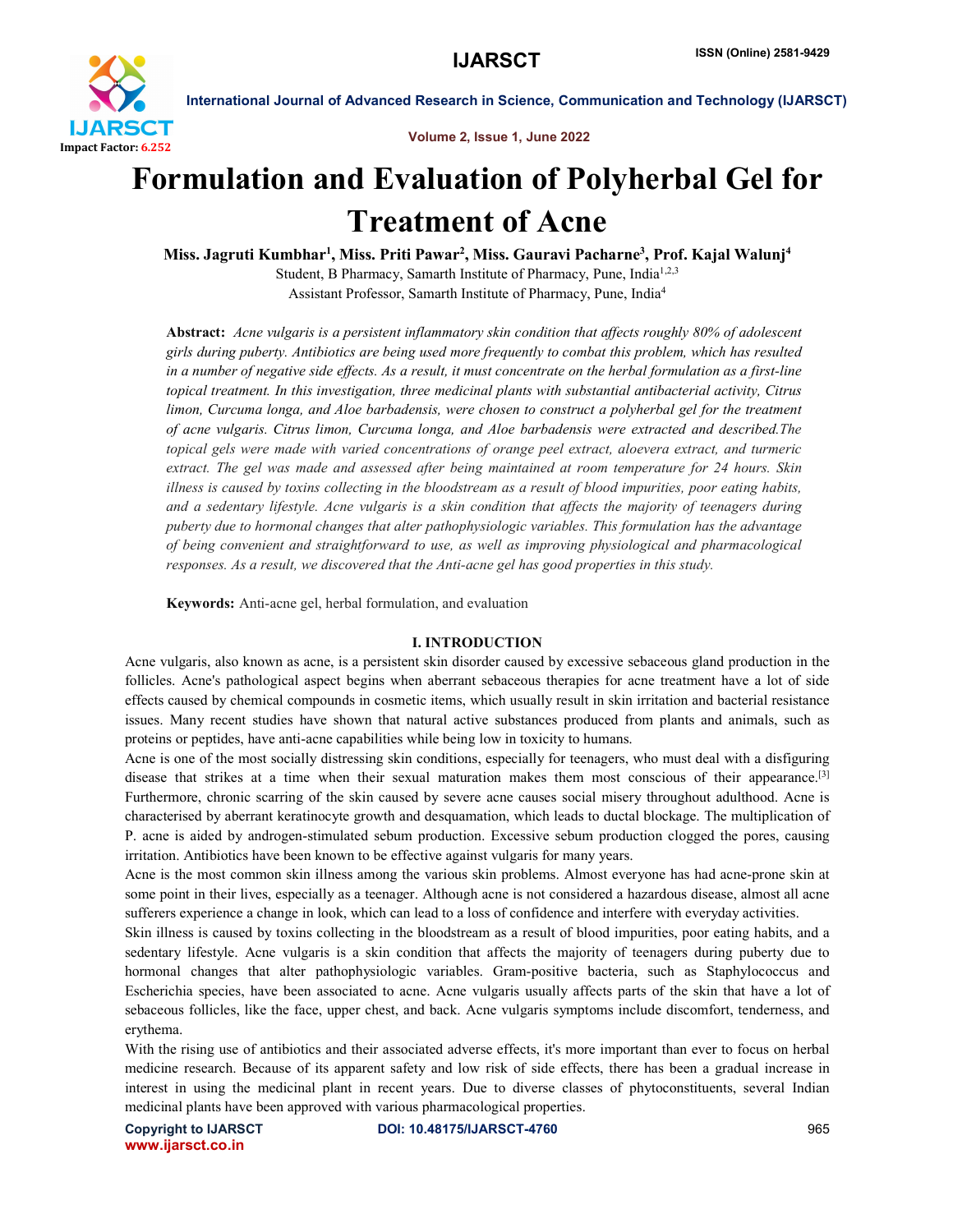

#### Volume 2, Issue 1, June 2022

#### HERBAL MEDICINE

World health organization defines traditional herbal medicinal products as homegrown medicinal products or plantderived substances the herbal drug industry in India is probably the oldest medical care system in the world.



Herbal healing has been described in ancient texts, including the Vedas and early religious works. It is most likely the world's oldest medical care system. Herbal healing is the practise of using herbs, herbs extracts, or natural items to improve one's health. Herbal products are more acceptable due to the notion that they are safe, have many therapeutic capabilities, and have no or few adverse effects when compared to modern chemical entities. The number of patients seeking alternative and herbal treatments is rapidly increasing Herbal remedies are the culmination of hundreds of years of therapeutic experience from generations ofdrugshave been linked to serious side effects. The employment of a scientific technical method in traditional medicine has been used to attain the goals in this study. Because it is immediately administered to the afflicted spot, topical gel formulations are more suited than oral drug administration. Because there is no liver biotransformation, the formulation must cross the epidermal barrier to provide the intended therapeutic effect. indigenous medicine practitioners Herbal medications are in high demand for basic health care in the poor countries, not only because they are less expensive, but also because they are more culturally acceptable, have greater compatibility with the human body, and have less adverse effects. Recent discoveries, however, suggest that not all herbal treatments are safe, as certain herbal.

#### TOPICAL DRUG DELIVERY SYSTEM

The goal of any drug delivery system is to deliver a therapeutic amount of drug to the right region in the body in order to attain and then maintain the desired drug concentrations quickly. The skin, which is one of the most easily accessible organs on the human body for topical administration, is the primary route of topical medicine delivery. The application of a drug-containing formulation to the skin to treat cutaneous disorders (eg. acne) or cutaneous symptoms of a general disease (e.g. psoriasis) with the goal of limiting the drug's pharmacological or other action to the skin's surface or within the skin is referred to as topical delivery.

The skin is the body's biggest organ. The epidermis, dermis, and dermis are the three primary histological layers of skin hypodermis, hypoderm (subcutaneous layer) Drug molecules come into touch with cellular waste, bacteria, and other things near the skin's surface, causing penetration. There are three routes for the therapeutic ingredient to reach live tissue through the follicles of the hair by way of sweat duct sand between the appendages across a continuous stratum corneum[7]

### GEL FORMULATION

A gel is a two-component, cross linked three-dimensional network consisting of structural materials interspersed by an adequate but proportionally large amount of liquid to form an infinite rigid network structure which immobilizes the liquid continuous phase within The structural materials that form the gel network can be composed of inorganic particles or organic macromolecules, primarily polymers.

### Advantages of Gel Formulation

- Compared to other semisolid dosage forms, gels are simple to make.
- A gel is a non-greasy, beautiful composition.

www.ijarsct.co.in

Copyright to IJARSCT **DOI: 10.48175/IJARSCT-4760** 966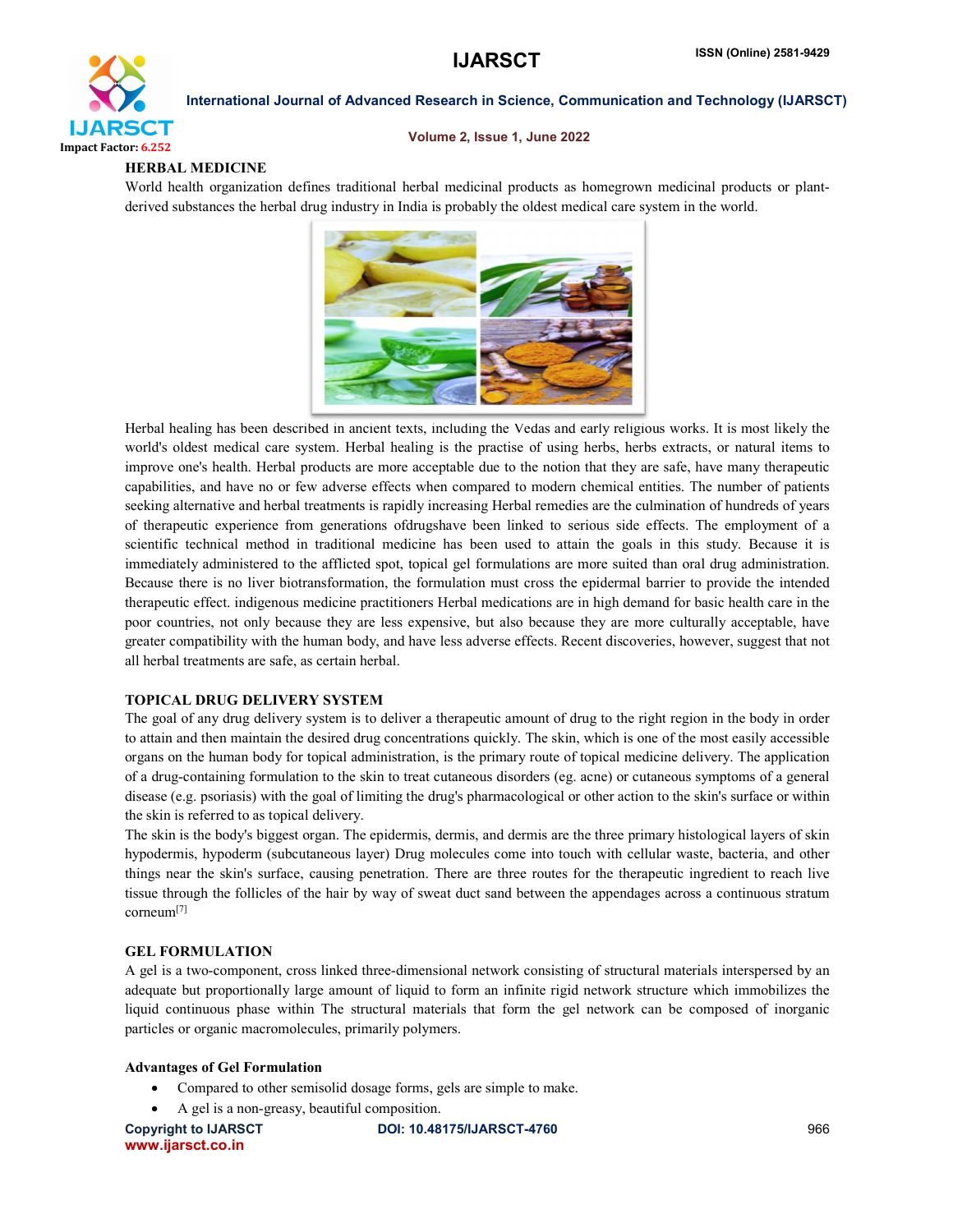

#### Volume 2, Issue 1, June 2022

- By entwining the polymer multiple times, it can be employed as a controlled release formulation.
- Gels have a high level of adhesion to the application location.They are biocompatible and biodegradable.
- Gels have a longer retention duration than other topical dose formulations.
- On the application location, they form a protective layer.

#### Disadvantages of Gel Formulation:-

- Gels have a slower and longer lasting effect.
- Irritation may be caused by the additives or gelators.
- In gels, the presence of water may enhance the risk of microbial or fungal attack.
- During storage, gels may experience syneresis (solvent expulsion from the gel matrix).
- Drying of the gel may occur as a result of solvent evaporation from the formulation.
- Some gels include covalent bonds that make them impenetrable, trapping the medicine inside the gel matrix.
- Some gels may become unstable due to flocculation.

| Table 1 Materials & Excepient |                       |                  |                                |  |  |
|-------------------------------|-----------------------|------------------|--------------------------------|--|--|
| Sr. No.                       | Materials & Excepient | Quantity         | <b>Properties</b>              |  |  |
| 1.                            | Lemon peel powder     | 2gm              | Antioxident & tanning property |  |  |
| 2.                            | Aloe Vera Powder      | 2gm              | Moisturizing property          |  |  |
| 3.                            | Curcumin extract      | $0.10$ gm        | Antibacterial property         |  |  |
| 4.                            | Rose water            | Q.S.             | Soothes skin irritation        |  |  |
| 5.                            | Eucaluptus oil        | 4-5 drops        | For acne treatment             |  |  |
| 6.                            | Propylene glycol 400  | 0.2ml            | Preserve moisture              |  |  |
| 7.                            | Carbapol 940          | 0.25mg           | Gelling agent                  |  |  |
| 8.                            | Methyl paraben        | 0.08mg           | Preservative                   |  |  |
| 9.                            | <b>EDTA</b>           |                  | Improve stability              |  |  |
| 10.                           | Triethanolamine       | 1.0 <sub>m</sub> | Adjust PH $(6-7)$              |  |  |

## II.MATERIALS & METHODS

## III. MATERIAL & ITS EXTRACTION METHODS

### EXTRACTION OF CURCUMIN BY SOXHLET

1. •Turmeric rhizomes were dried in an oven at 105°C for 3 hours. To obtain a homogenous powder with a particle size of 0.18 mm, dried rhizomes were triturated in a mortar and screened through a sieve with mesh 80. 2. •To avoid moisture absorption, the turmeric powder was kept in the refrigerator. 3. •As a reference procedure, the Soxhlet extraction was carried out as follows: 15 g ground turmeric powder was weighed and placed in the Soxhlet apparatus, which was gradually filled with acetone as the extraction solvent. 4. •The extraction experiment was carried out at 60 °C within 8 h. Upon completion of the extraction, the acetone was separated from the extract using rotary evaporator. The evaporated extract is then evaluated & used for the formulation of anti acne gel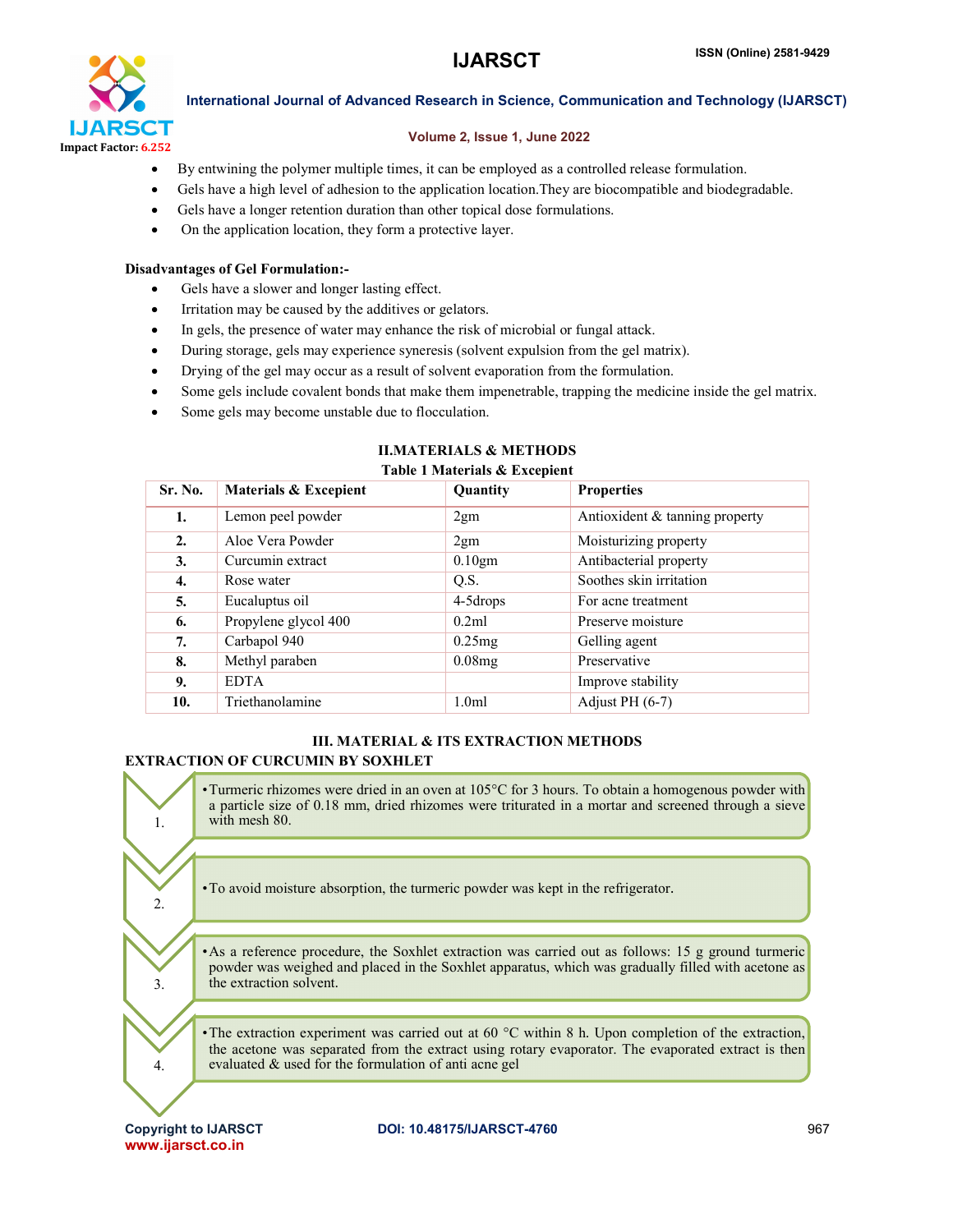

Volume 2, Issue 1, June 2022



Fig.1 Extraction of Curcumin by Soxhlet

#### EXTRACTION OF LEMON PEELS

Lemon juice peels were obtained from a manufacturer of lemon juice. The peels were then cleaned and dried completely in a 60°C oven for 72 hours. The dried peels were ground with a particle size range of 0.5 mm to 0.1 mm and socked in methanol with a mass to volume ratio of  $1:25(g/mL)$  for 72 hours using a mortar and pestle.It was then collected in glass Petri plates after being filtered with Whatman No. 1 filter paper. This entire extraction procedure was done 2-3 times, after which the obtained extracts were evaporated and dried at 37°C.

#### EXTRACTION OF ALOE VERA

Aloe Vera leaves collected from the local nursery. The leaves washed with water and rinds were removed .The inner gel scrapped and cut into pieces, solar-dried at 30-45o C for 3 weeks and dry gel particles were collected.

| <b>Test</b>                                             | <b>Observation</b>                                      |
|---------------------------------------------------------|---------------------------------------------------------|
| Carbohydrates:- The extract was dissolved in            |                                                         |
| 10ml of distilled water, filtered through filter        |                                                         |
| and the filtrate was<br>tested<br>for<br>paper,         |                                                         |
| carbohydrates.                                          |                                                         |
| a)MolishTest: A test tube was filled with 2ml of        | The presence of carbohydrates is indicated by the       |
| soln. One drop of Molish Reagent was added to           | existence of a Voilet ring at the confluence of the two |
| the mixture. From the sidewalls of the test tube.       | liquids.                                                |
| 2ml of conc. HCL was added.                             |                                                         |
| <b>Protein:</b> The extract was dissolved in 10ml of    |                                                         |
| distilled water $\&$ filtered through filter paper $\&$ |                                                         |
| the filtrate is subjected to test for proteins.         |                                                         |
| a)Millons test: To 2ml of filtrate few drops of         | A white precipitate indicate presence of protein.       |
| Millon's reagent are added. The result was              |                                                         |
| observed.                                               |                                                         |
| <b>Alkaloid:</b> 50 mg solvent-free extract was mixed   |                                                         |
| with 3ml dil. HCL and filtered completely. The          |                                                         |
| filtrate was thoroughly examined using the              |                                                         |

#### IV. PREFORMULATION STUDY OF CURCUMIN EXTRACT Table 2 Preformulation study of curcumin extract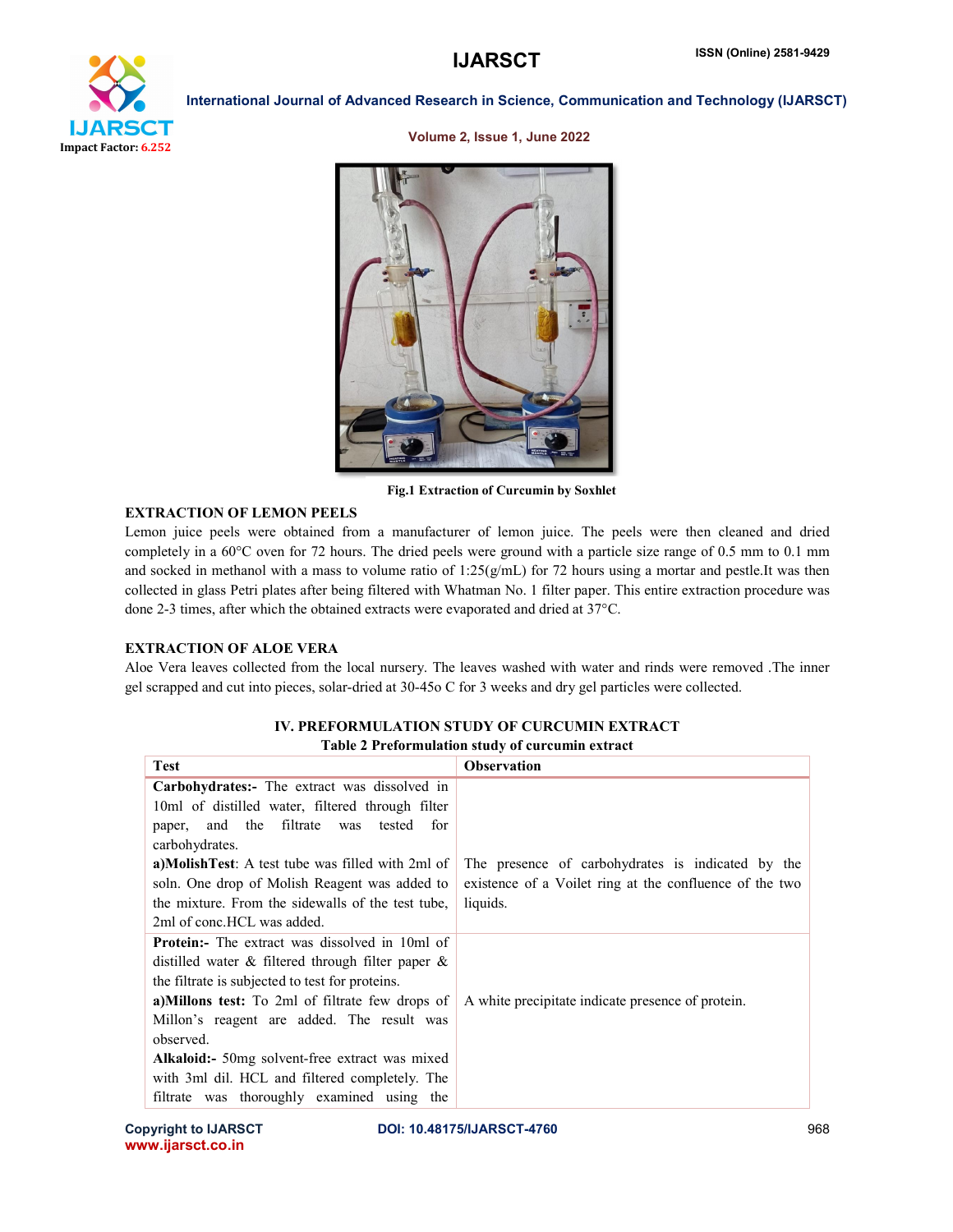



#### Volume 2, Issue 1, June 2022

| following alkaloid reagents.<br>reagent to a 1ml filtrate by the side of the test   alkaloid.<br>tube. | a) Mayer's test: Add a few drops of Mayer's White or creamy precipitate indicate presence of                                                      |
|--------------------------------------------------------------------------------------------------------|---------------------------------------------------------------------------------------------------------------------------------------------------|
| water $& 1-2$ drop of FeCl soln was added.                                                             | <b>Tannins:</b> -To 0.5ml of the extract solution 1ml of   Blue colour was observed for gallic tannins & green  <br>black for cate cholic tanning |

#### V. METHOD OF PREPARATION OF GEL CONTAINING EXTRACT

The topical gel were prepared which comprised extract of lemon peel, aloe vera & turmeric with different concentrations.

The gels were prepared by using carbapol 940, Propylene glycol 400, methylparaben, Propylparaben, EDTA.

Rose water required for these formulation was divides into 2 parts in one part an accurate amount of extract were separately dissolved in 15ml of rose water to this calculated qyantity of propylene glycol 400 were added.

In one part, carbapol 940 was dissolved in 35ml & to this solution of methylparaben, propylparaben &EDTA were added. both of these solution were mixed in beaker & triethanolamine was added dropwise.

Then extract  $\&$  prepared gel is mixed  $\&$  stirred for 1/2 hour. The prepared gel is evaluated by organoleptic evaluation & physicochemical appearance.

#### VI. EVALUATION OF PREPARED GEL FORMULATION



Fig.2 Prepared Anti-acne gel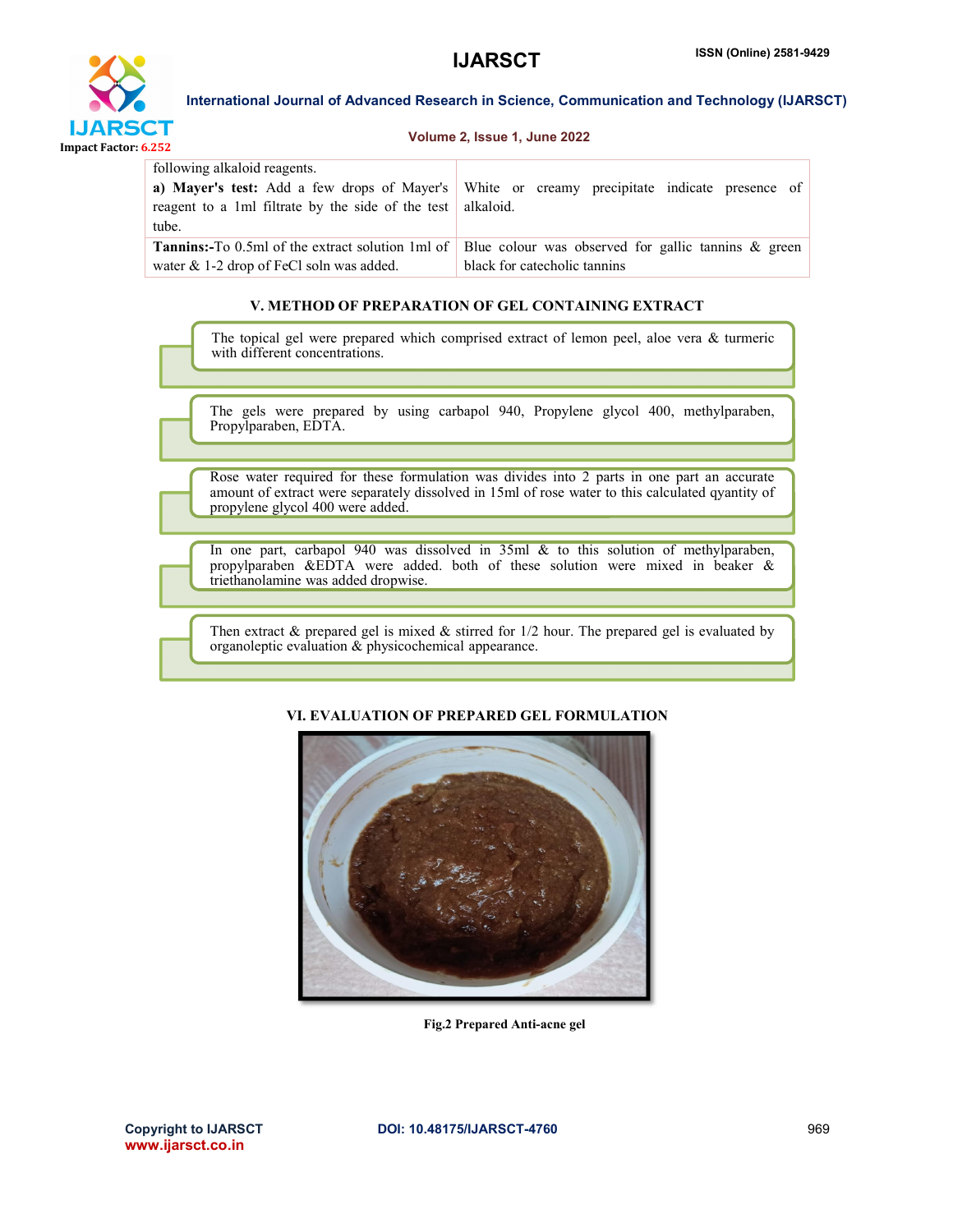

#### Volume 2, Issue 1, June 2022

The prepared gel formulation was evaluated for following parameter.

#### Organoleptic Evaluation:-

- Colour:-The Colour of the formulation was checked out against white background.
- Odour:- The odour of the gel was checked by mixing the gel in water & smelling it.
- Homogeneity:- The developed gel is tested for homogeneity by visual inspection after the gel have been set in thecontainer. They are tested for their appearance & presence of any aggregate.
- Greasiness:- The formulation was assessed by application on the skin.

#### Physicochemical Assessment

pH:-Within 24 hours of preparation, the pH was tested using a digital pH metre.



Fig.3 Determination of pH by digital pH meter

#### Spreading Ability

Two sets of standard-sized glass slides were taken. The polyherbal formulation gel was sandwiched between the two slides for a total length of 60mm. Removed the extra gel that had attached to the glass slides' surface and secured them to a stand without causing any disruption. A 20 g weight was linked to the top slide, and the time it took for the upper slide to move to a distance of 60mm under the influence of the weight was recorded.

Spreading Ability = (Weight  $\times$  Length)/ Time



Fig.4 Spreading Ability Study

#### Stability Research

The prepared formulation's stability was tested by storing it at different temperatures for 15 days. The anti-acne gel composition was tested at room temperature and in the refrigerator (temperature-5.0 )

www.ijarsct.co.in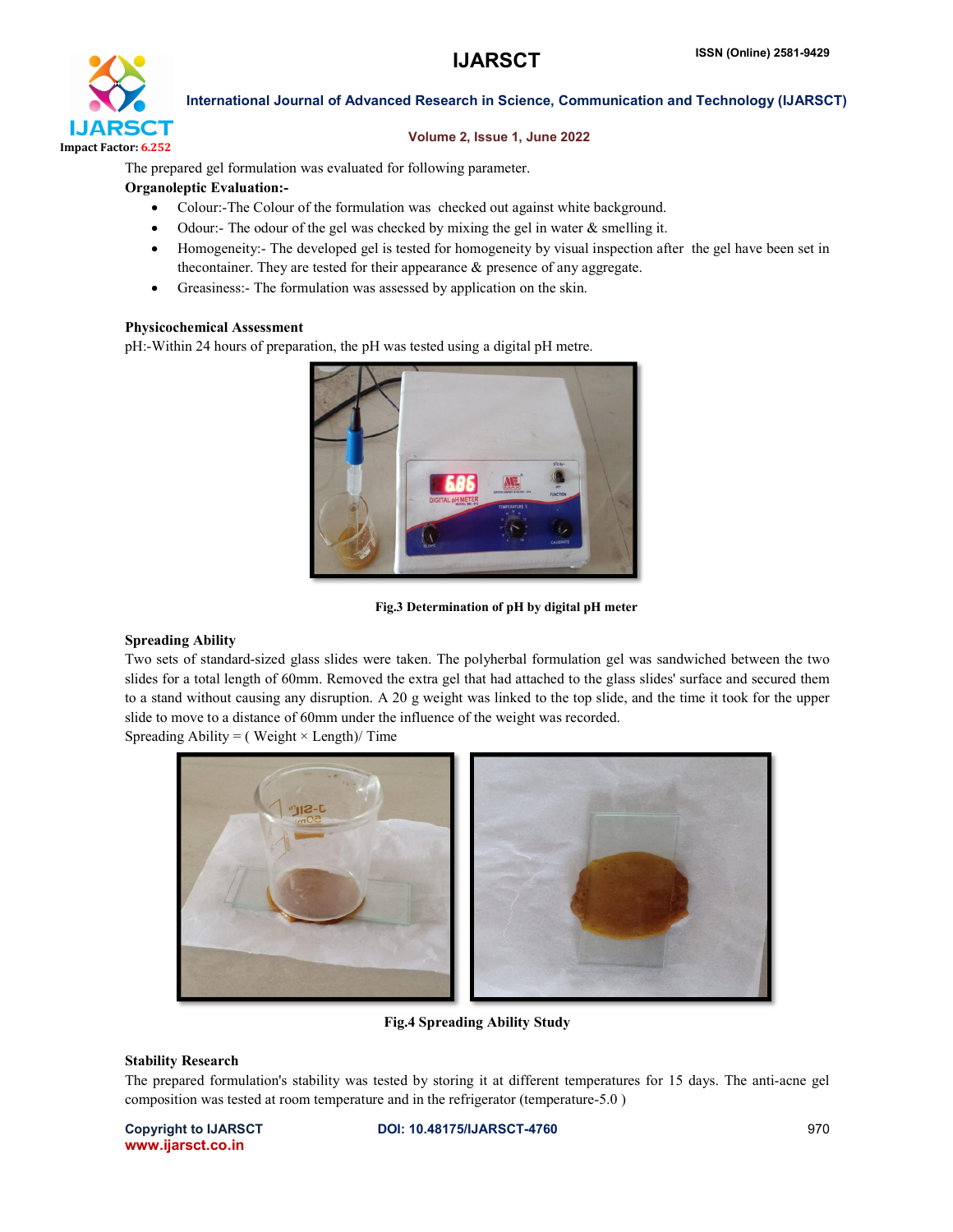

#### Volume 2, Issue 1, June 2022

#### Biological Activity:-

Nutrient agar was used in a cup-plate agar diffusion method. In this process, Petri dishes of agar are created by pouring melted agar medium previously inoculated with specified microorganism. After the agar has solidified, borer cups are created, and the cups are filled with a solution of acceptable concentration of sample and standard, respectively, and inoculated at 37 °C for 1 hour.



Fig.5 Biological activity shows zone of inhibition

#### VI. RESULT & DISCUSSION

#### Preformulation Study

The result of primary phytochemical evaluation of turmeric rhizomes are listed in table 2.The result indicate that presence of Carbohydrates,Proteins, Alkaloids,Tannins.

| <u>twore e i celoi maiatoir ovan y or eareanin ener aev</u> |                       |             |  |
|-------------------------------------------------------------|-----------------------|-------------|--|
| Sr. No.                                                     | Test                  | Observation |  |
| 1.                                                          | Carbohydrates         | Positive    |  |
| 2.                                                          | Proteins & Amino acid | Positive    |  |
| 3.                                                          | Alkaloids             | Positive    |  |
| 4.                                                          | Tannins               | Positive    |  |
| 5.                                                          | Saponins              | Negative    |  |

### Table 3 Preformulation study of curcumin extract

Anti-acne gel for management of acne was prepared according to literature.

#### Organoleptic Evaluation

Polyherbal gel was evaluated for organoleptic parameters shown in table 3. The color of formulation was found to be reddish brown. The product was Characteristics. The homogeneity or texture of product was found to be soft and was acceptable as per requirements of cosmetics formulation.

| <b>Types of evaluation</b>     | <b>Parameter</b>     |                     | <b>Observation</b> |                        |
|--------------------------------|----------------------|---------------------|--------------------|------------------------|
| <b>Organoleptic Evaluation</b> |                      | Colour              |                    | Reddish brown          |
|                                |                      | Odour               |                    | <b>Characteristics</b> |
|                                | $\ddot{\phantom{0}}$ | Homogeneity/Texture |                    | Soft                   |

#### Physicochemical Evaluation:

Polyherbal Anti-acne gel was evaluated for physicochemical parameters showed in table 4. pH of formulation was found near to neutral i.e. 6.8. this would not cause any irritation to skin. The ingredient of gel is rose water which promotes moist property. The spread ability of the formulation was also be evaluated by the physicochemical evaluation.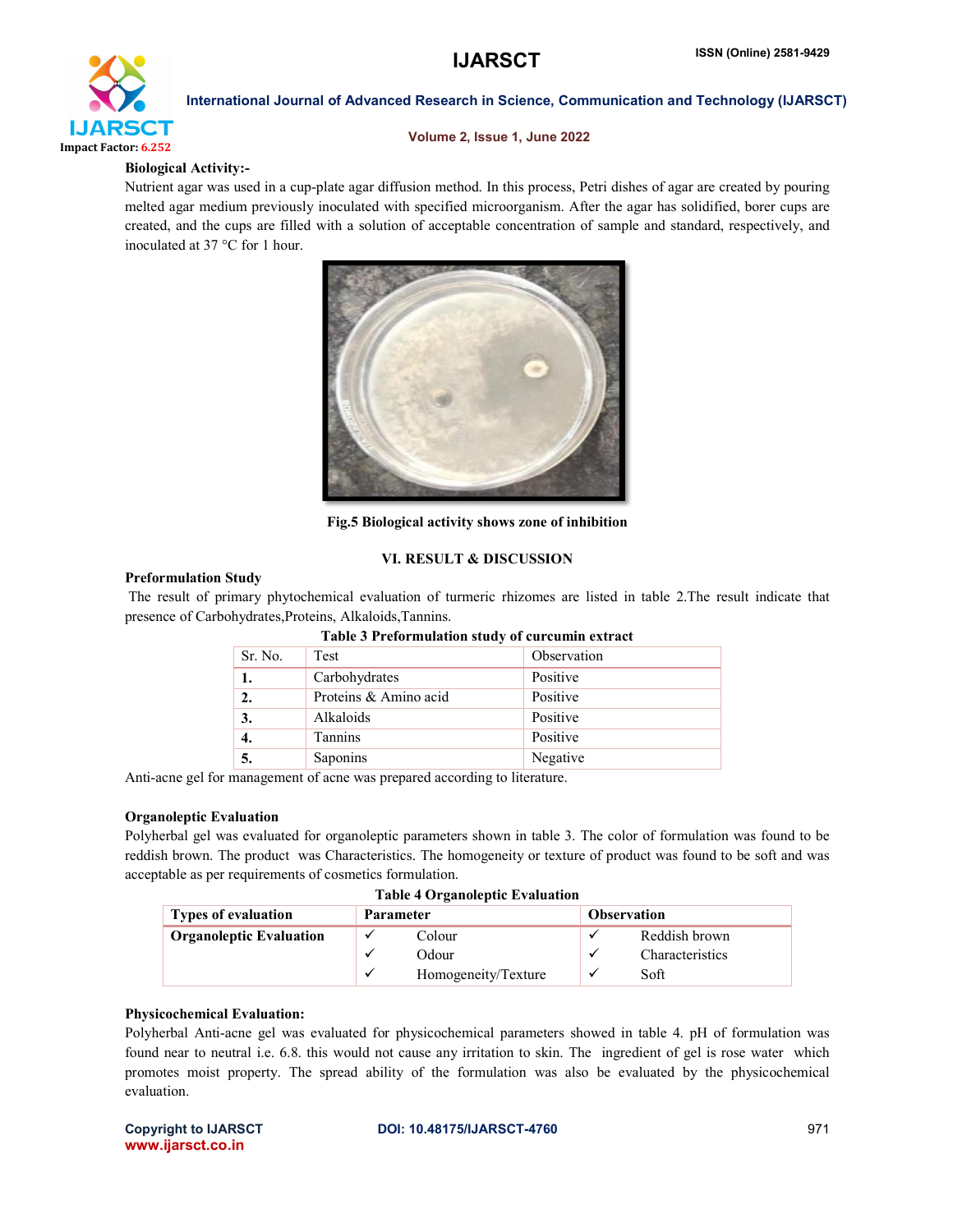

#### Volume 2, Issue 1, June 2022

#### Table 5 Physicochemical Evaluation

| <b>Types of evaluation</b>        | <b>Parameter</b> |                | <b>Observation</b> |  |
|-----------------------------------|------------------|----------------|--------------------|--|
| <b>Physicochemical Evaluation</b> |                  |                |                    |  |
| Spread ability study              |                  | Spread ability | Pass               |  |

#### Stability Study

The result of stability study were shown in table 5 The Appearance, color, odour, and texture of Anti-acne gel were found normal and good at room temperature and refrigerator condition.

| <b>Parameter</b> | At room temperature | At refrigerator |
|------------------|---------------------|-----------------|
| Appearance       | Normal              | Normal          |
| Colour           | Normal              | Normal          |
| Odour            | Normal              | Normal          |
| <b>Texture</b>   | Normal              | Normal          |

#### Biological Activity

In this approach, melted agar media is poured into Petri dishes that have already been inoculated with a particular microbe. After the agar has solidified, borer cups are created, and the cups are filled with a solution of appropriate concentrations of sample and standard, respectively, and inoculated at 37 °C for 24 hours. The antimicrobial chemicals spread through the agar around the cup, forming a distinct zone of inhibition of the bacterium sensitive to the sample, whose diameter can be quantified as given in table 6. The prepared polyherbal gel shows antibacterial activity against staphylococcus aureus with the zone of inhibition of 28mm.

#### Table 7 Biological Activity

| <b>Type of evaluation</b>   | Parameter              | <b>Observation</b> |
|-----------------------------|------------------------|--------------------|
| <b>Microbial Evaluation</b> | Antimicrobial activity | 28 <sub>mm</sub>   |

#### VII. CONCLUSION

The present study was aimed to developed polyherbal gels for anti-acne treatment using lemon peel powder, curcumin extract, aloe vera an aqueous based carbapol gel system and evaluated.

Recently herbal medicines are more considered as safe with fewer side effects than synthetic drug for the treatment of acne vulgaris. Therefore In the global market. Natural remedies including herbal formulation are in great demand. It is a very good attempt to formulate and evaluate the polyherbal anti-acne gel along with the stability studies. Based on this studies, polyherbal anti-acne gel prepared from the extract of Citrus sinensis, Aloe barbadensis and Curcuma longa. The world market is also moving towards polyherbal medicines for health care, health  $\&$  for cosmetics purpose including dermal preparations like anti-acne preparations. The use of herbal product has significantly increased over the past years. In the present study, an attempt was made to formulate polyherbal anti-acne gel using different natural ingredients like Lemon peel powder, curcumin, Aloe vera, Eucaluptus oil  $\&$  to evaluated for physical parameters like colour,odor,Homogeneity,Spread ability,etc.These prepared formulation are having good spread ability & homogeneity result.

#### ACKNOWLEDGMENT

We excess my thanks and gratitude to Trustee of Samarth Rural Educational Institute's and Samarth Institute of Pharmacy, Belhe with their valuable guidance and support.

#### CONFLICT OF INTEREST

The author declared no conflict of interest.

www.ijarsct.co.in

Copyright to IJARSCT **DOI: 10.48175/IJARSCT-4760** 972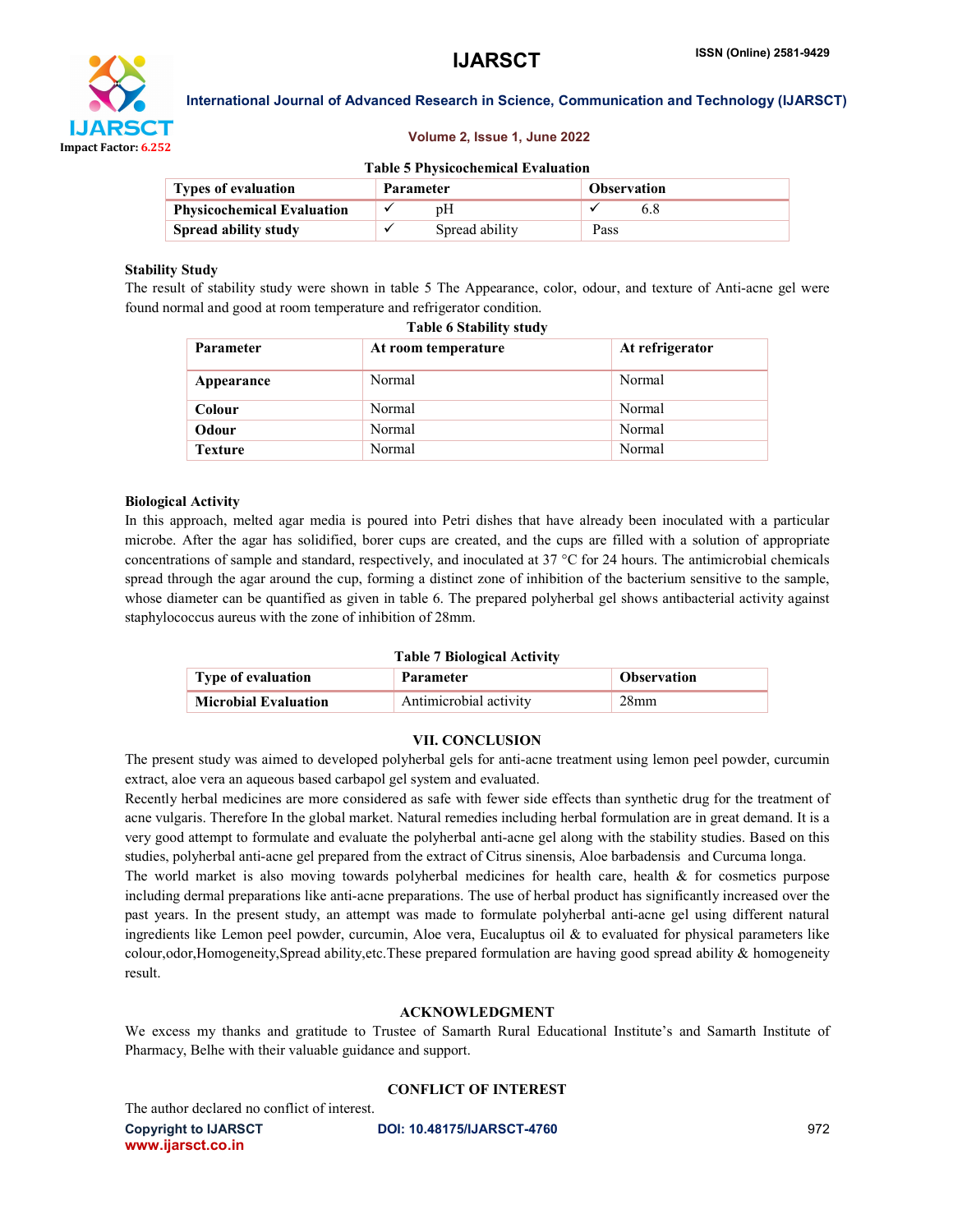

#### Volume 2, Issue 1, June 2022

#### **REFERENCES**

- [1]. Ajinkya Mate, Padmashri Ade, Ajay Pise, Sachin More, Shilpa Pise, Rohini Kharwade Formulation and Evaluation of Polyherbal Gel for the Management of Acne.
- [2]. Sanjoy kumar pal,Yogeshwer Shukla, A mini-review on Herbal Medicine: Current status & the future.
- [3]. Sakthivel Lakshmana prabhu, Appavoo Umamaheshwari , Chandran Arun Kumar, Murugesan Banumuthupriya, A research article on Formulation and Evaluation of Polyherbal gel containing Natural Antimicrobial for the management of acne vulgaris.
- [4]. Swarnali Roy, Sankhadip Bose, Dhrubhjyoti Sarkar,sipra Sarkar, Areview article on Formulation and Evaluation Anti-acne gel conaining Murraya Koenigi Extract.
- [5]. Nguyen Phuoc Minh, Nguyen Thi Linh, Le Thanh, Quach Yen Loan A review on Technical factor affecting to extraction & drying of curcumin from turmeric(Curcuma longa).
- [6]. Harshal Pawar, Mugdha Karde, Nilesh Mundle, Pravin Jadhav & Kavita Mehra, A research article on phytochemical Evaluation & Curcumin content determination of Turmeric Rhizomes collected from Bhandara District of Maharashtra.
- [7]. Mr. Suraj kishan Ghodke, Mr. L.R. Bagwan, Dr. Hingne L.D. a international journal of creative research thoughts, Research of formulation and Evaluation of Anti-acne gel.
- [8]. Supriya Agnihotri, sharad Wakode,Anoop Agnihotri,A reseaech article on formulation and evaluation of herbal antiacne gel of myrica esculenta.
- [9]. https://en.m.wikipedia.org/wiki/Rose\_water.
- [10]. https://www.healthline.com/health/rose-water-for-acne
- [11]. https://dermcollective.com/eucalyptus-oil-in-skin-care
- [12]. Suva MA, Patel AM, Sharma N. A Brief Review on Acne Vulgaris : Pathogenesis, Diagnosis and Treatment. Res Rev J Pharmacol.
- [13]. Prasad SB. Acne vulgaris: A review on pathophysiology and treatment.
- [14]. Sinha P, Srivastava S, Mishra N, Yadav NP. New Perspectives on Antiacne Plant Drugs: Contribution to Modern Therapeutics.
- [15]. Singh S. Extraction and characterization of Orange peel.
- [16]. 16. Misal G, Dixit G, Gulkari V. Formulation and evaluation of herbal gel. Indian J Nat Prod Resour 2012;3(4):501–505.
- [17]. Anamika Bagchi (2012). Extraction of curcumin. IOSR Journal of Environmental Science, Toxicology and Food Technology 1(3): 1-16.
- [18]. Agarwal P, Tyagi N, Gaur P, Puri D and Shanmugam. "Poly herbal antiacne gel containing extracts of Mangifera indica and Syzygium cumini seeds: bioassay guide activity against Propionibacterium acne". Biointerface Research in applied chemistry. 2019:9(4)-4177-4182.
- [19]. Rasheed A, Reddy G, Mohanlakshmi S and Kumar C.K. "Formulation and comparative evaluation of poly herbal anti-acne face wash gels". Pharmaceutical Biology. 2011: 49 (8) 771-774.
- [20]. Deivis de Moraes Carvalhd, Katiuchia Pereira Takeuchi, Robson Maia Geraldine, Celso José de Mdura, Maria Célia Lopes Tdrres (2016). Production, solubility and antioxidant activity of curcumin nanosuspension. Food Sci. Technol, Campinas 35(1): 115-119.
- [21]. Eugenio Torres Rodríguez, Lic. Zonia Guillén González, Robinson Hermosilla Espinosa, Quirino Arias Cedeño, Christian Vogel, Manuel Almeida Saavedra (2014). Use of ultrasound in the extraction of curcumin from its natural source. Revista Cubana de Plantas Medicinales 19(1):14-20.
- [22]. Yadav N, Singh A, Chatterjee A, Belemkar S. Evaluation of efficacy and safety of perfect face gel and perfect face tablets in management of acne. Journal of Clinical Experimental Dermatology Research 2011; 2: 118. doi:10.4172/2155-9554.1000118.
- [23]. Aruna MS, Sravani A, Resshma V, Santhi Priya N, Surya Prabha M, Rama Rao N. Formulation and evaluation of herbal acne gel. World Journal of Pharmaceutical Research 2015; 4(5): 2324-2330.
- [24]. Verma S, Singh SP. Current and future status of herbal medicines. Veterinary World 2006; 1: 347-350.